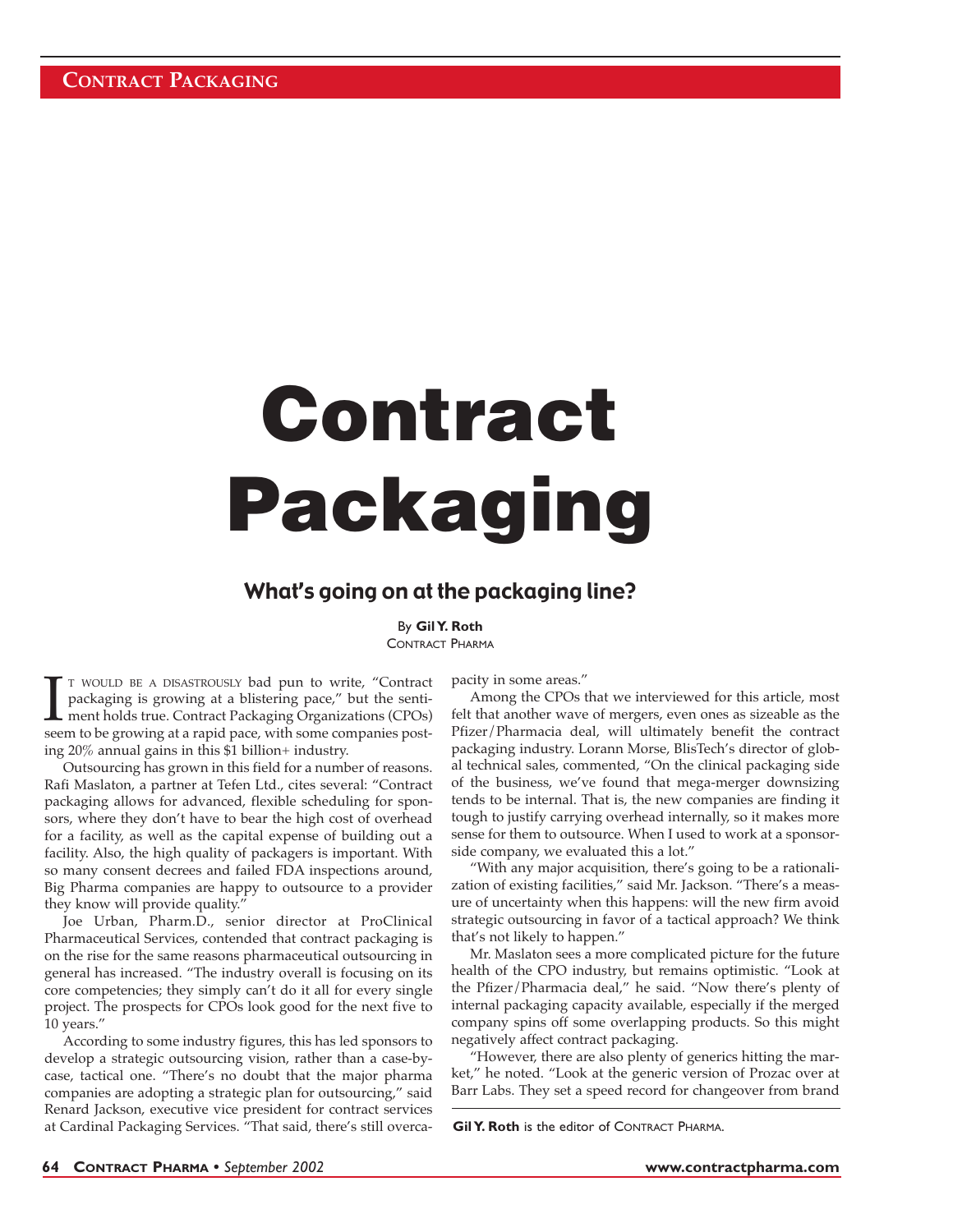## **CONTRACT PACKAGING**

to generic, which meant they needed to package even more of the product than they anticipated. I think the number of today's blockbusters converting to generic status will help fuel the increase in contract packaging.<sup>"</sup>

One company that sees a growth opportunity in contract packaging is DPT, which recently acquired a packaging facility in Lakewood, NJ from West Pharmaceutical Services. The facility has allowed DPT to expand into solid dosage packaging, including thermoform and cold form blister packaging. Paul Johnson, senior vice president and general manager at DPT, explained the company's approach: "We have a five-year solid, semisolid and liquid dosage forms. Mr. Johnson said the company, for the time being, is done with strategic expansions like the Lakewood acquisition. "For now, we're engaged in tactically expanding," he remarked. "In particular, we need to identify and clear up any bottlenecks in the supply chain."

#### **Expanding Bottlenecks**

Bottlenecks and reduced efficiencies can be a drag on CPOs and sponsors alike. Mr. Maslaton's consulting group spends a good deal of time trying to identify and correct such things. "Let's say you purchase a new packaging line that can run 250 bottles per minute," Mr. Maslaton



strategic plan at the company, which we revise every two years. During the last revision, we foresaw that we needed more packaging capacity. We knew it wasn't a matter of 'if,' but 'when.' And, since it's very expensive to build a site from the ground up, we chose to make this acquisition."

The site fulfilled several of DPT's needs, said Mr. Johnson. "We wanted a northeast U.S. location [DPT is based in San Antonio, TX], additional capacity, and an expansion of offerings that would still fall within our core competencies."

The addition of the facility to DPT's offerings has enabled the company to expand its packaging offerings to include conjectured. "When you qualify the line, you find that you can only run 150 BPM. But you just spent \$1 million on the equipment. In fact, it might run at only 100 BPM, due to inefficiencies. Why do we lose all that?"

A lack of Key Performance Indicators (KPI) can account for it, according to Mr. Maslaton. "Packaging lines suffer because of poor execution, poor configurations and poor planning/scheduling. None of these are measured properly. So let's qualify all possible improvements and find all specific actions. By instituting real KPI, packagers can achieve overall equipment effectiveness," he warned.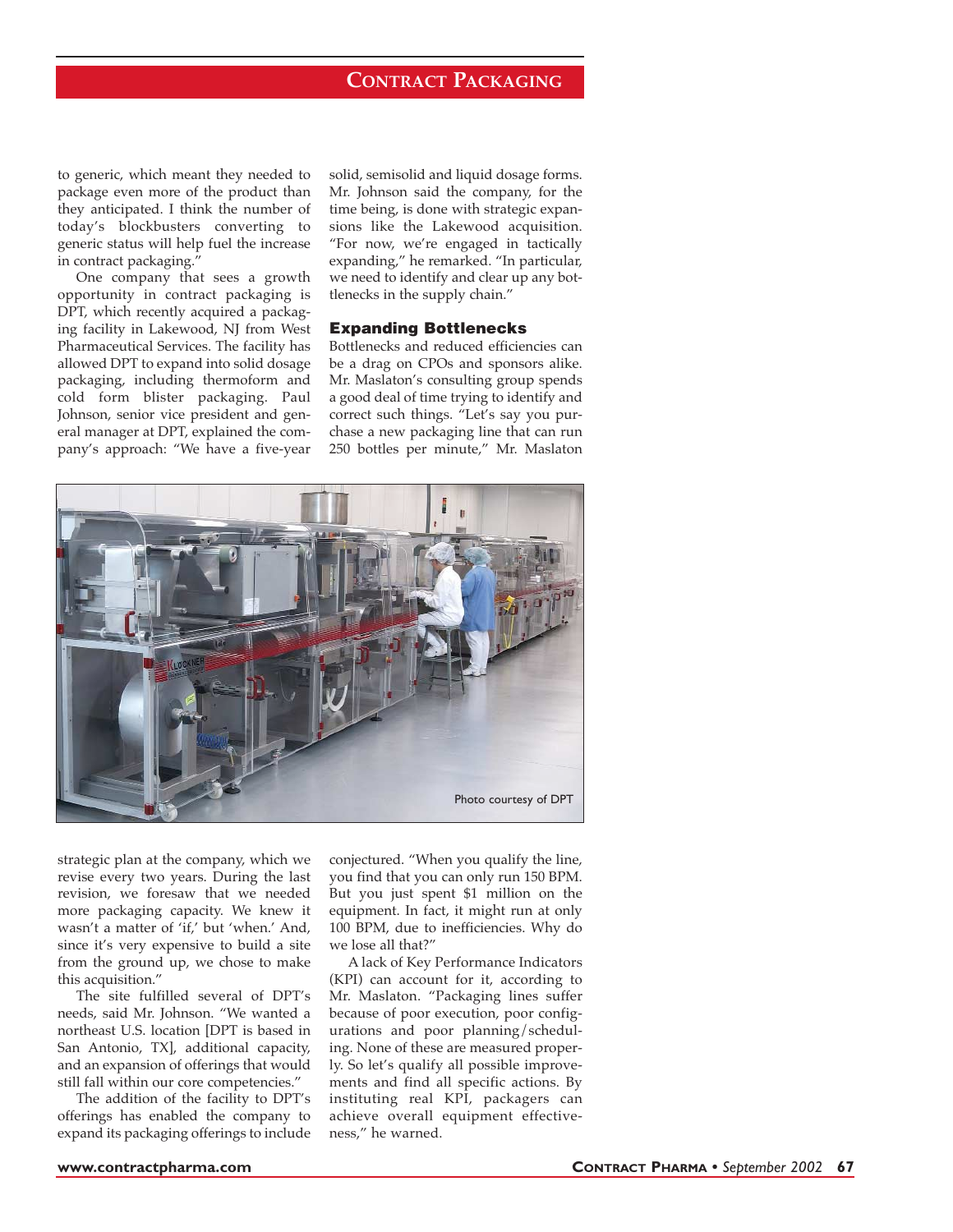# **CONTRACT PACKAGING**

## **Adding Value**

If BPM was the sole measure of a contract packager, the business would devolve into a commodity, with low cost trumping other considerations. However, the intensive regulatory backdrop in the pharma industry means that CPOs must offer more than just fast packaging lines. The FDA has raised the bar on both CPOs and sponsors, with cGMP requirements enforced by more frequent site inspections. "We're definitely headed to a zero-defect environment," said Shawn Reilley, Anderson Packaging's vice president of sales and marketing.

"Contract packaging would be a commodity only if everyone had the same equipment, the same capacity and the same personnel," said DPT's Mr. Johnson. "The best CPOs offer a point of differentiation and specialty services. Sure, CPOs are involved in the later stages of the drug development process. The work isn't



as R&D intensive, and they have much shorter lead times than other parts of the process." But that doesn't reduce CPOs to providers of a commodity, he assured. "Packaging assignments aren't just given to the lowest bidder. For some sponsors, cost may start out as the top driver, but the first time a product misses shipment, service becomes their #1 priority in a CPO."

Mr. Johnson contended that DPT's well established earlyphase capabilities, coupled with its skills in tech transfer and validation, can keep sponsors with them for more than a single stage of development and commercialization. Sponsors may come for analytical development and scale up, and stay for the commercial packaging. In addition, he said, companies that only know DPT through its new packaging facility, have inquired about bringing earlier-phase work to the company's main location.

Similarly, Cardinal Heath, with its Cardinal Packaging Services division, can offer a fully integrated, global system for packaging and other services. "Sponsors stay with us through multiple stages of development, into clinical packaging and beyond," said Mr. Jackson.

Despite the advances in the offerings and reputations of CPOs, some contend that it still receives short shrift. "Contract packaging is perceived as a nonscientific discipline," said one industry source. "Some firms have deprioritized packaging and, in some places, the expertise to do it right is lacking. It can be tough to find educated, intelligent, flexible and efficient project managers because, if they're very good at their job, they tend to move up to bigger roles in the industry."

In fact, for DPT, the expertise of the personnel was part of the reason for its acquisition of the West facility in Lakewood. "We picked up a skilled management team when we bought the site," said Phil Brancazio, DPT's vice president of opera-

> tions. "Not having to train a new staff enabled us to 'hit the ground running' with the new facility."

> The personnel at other CPOs may also be aided by a new wave of Big Pharma mergers. With the consolidation of internal efforts in newly merged companies, layoffs are bound to occur. This means that qualified, trained packaging staff may be looking for work, and can find it at a CPO.

## **New Regulations**

Industry experts contend that the contract packaging industry is growing faster than the overall pharmaceutical industry at this point, and upcoming regulatory pressures may cause ever faster growth. Last December, the FDA announced a proposal to reduce medication errors in hospitals by mandating bar codes on all drugs and biologics. At present, manufacturers ship drugs to hospitals in bulk, where they are repackaged in the pharmacy and then sometimes packaged again for in-patient dispensing.

At a recent public meeting to discuss bar code labeling, FDA Deputy Commissioner Lester M. Crawford, Jr., D.V.M., Ph.D., pointed out that as many as 100,000 patients die in the U.S. each year because of preventable medical errors in hospitals, at a healthcare cost of (according to some studies) \$177 billion annually. Dr. Crawford added, "The healthcare industry has projected that the use of bar coding across the medical supply chain could result in substantial annual savings."

Bar coding each unit dose in an acute care setting would mean that each unit dose must be blister packed, and such a large market would be a boon to the contract packaging industry. No wonder companies like DPT, Anderson Packaging, and Cardinal Packaging Services have enhanced their blister capacity in recent years.

In fact, Anderson recently acquired several new thermoforming lines to increase its blister packaging capacity by 25%, to more than one billion units per year. Mr. Reilley, commenting on